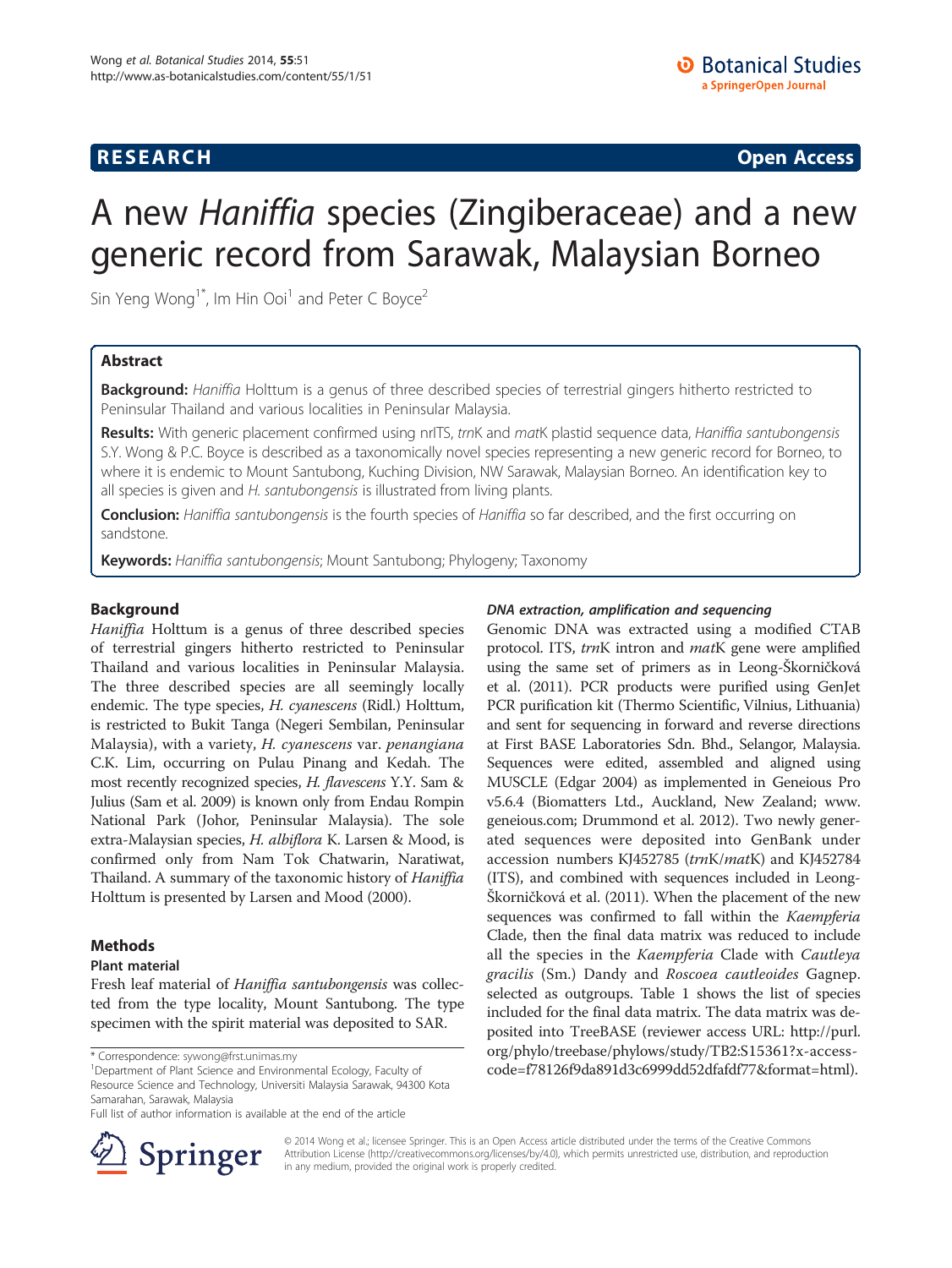| Taxon                                          | Voucher                     | trnK (including matK) | <b>ITS</b> |
|------------------------------------------------|-----------------------------|-----------------------|------------|
| Haniffia albiflora K. Larsen & Mood            | Kress #99-6370 (US)         | AF478855              | AF478756   |
| Haniffia cyanescens (Ridl.) Holttum            | Julius et al. FRI56069      | JF825538              | JF825533   |
| Haniffia flavescens Y.Y. Sam & Julius          | Julius et al. FRI57598      | JF825539              | JF825534   |
| Haniffia santubongensis S.Y. Wong & P.C. Boyce | P.C. Boyce & S.Y. Wong ZI22 | KJ452785              | KJ452784   |
| Newmania orthostachys N.S. Lý & Škorničk.      | Lý 470 (VNM, E, P, SING)    | JF825540              | JF825537   |
| Newmania serpens N.S. Lý & Škorničk.           | Lý 332 (VNM, E, P, SING)    | JF825541              | JF825536   |

<span id="page-1-0"></span>Table 1 List of species included in this study with vouchers (herbarium location) and GenBank accession numbers for DNA sequences used in the phylogenetic analyses

#### Phylogenetic analyses

Phylogenetic analyses were performed with PAUP\*4.0b10 (Swofford [2002](#page-4-0)) for maximum parsimony (MP) reconstruction with all characters equally weighted. The most parsimonious trees were obtained with heuristic searches of 1,000 replicates with random stepwise sequences addition, tree bisection-reconnection (TBR) branch swapping, collapse of zero-length branches, with the multiple-tree option in effect, and saving up to 10,000 trees from each random sequence addition.

The most suitable nucleotide substitution model for each of the gene regions was selected in jModeltest ver. 0.1.1 (Posada [2008\)](#page-4-0) using Akaike information criterion (AIC). General time reversible  $(GTR + I + G)$  was the nucleotide substitution model selected. Maximum likelihood (ML) analyses were carried out using RAxML 7.2.6 (Stamatakis et al. [2008\)](#page-4-0). Maximum likelihood bootstrap values were obtained by running 10,000 replicates. Bayesian phylogenetic analyses were performed with MrBayes ver. 3.1.2 (Huelsenbeck and Ronquist [2001](#page-4-0)). Markov chain Monte Carlo (MCMC) was repeated twice to assure parameter convergence. The MCMC algorithm was run for 2,000,000 generations with one cold and three heated chains, starting from random trees and sampling one out of every 100 generations. Convergence was assessed by using the standard deviation of split frequencies as convergence index with values < 0.005 interpreted as indicating good convergence. The first 10% of trees were discarded as burn-in. Remaining trees were used to construct 50% majority-rule consensus trees.

## Results and discussion

## Morphology and biogeography

In overall appearance H. santubongensis is most similar to H. cyanescens, sharing with that species a wide bluish labellum and semi-glossy fruits. However, H. santubongensis is clearly distinct from H. cyanescens by the lateral staminodes with an oblique bifid tip, the labellum distally notched (not deeply divided), and differences in labellum colouration and patterning (most notably the presence of a median yellow callus in H. santubongensis).

Haniffia santubongensis represents a new generic record for Borneo where it is locally endemic to Gunung Santubong. Combined with the three locally endemic species in Peninsular Malaysia and P. Thailand, it provides further compelling evidence that these Haniffia species, along with numerous other examples in families as diverse as the aroids, the palms, Rubiaceae Juss., and the genus Hanguana Blume, represent relictual fragments of the Riau Pocket phytochore (Ashton [2005](#page-4-0); Corner [1960](#page-4-0)).

#### Molecular analyses

The combined ITS-plastid dataset contained the new species and 19 species in the Kaempferia Clade recognized in Leong-Škorničková et al. [\(2011\)](#page-4-0) together with two outgroup species. The dataset comprises 2,115 characters: 1,682 characters were constant, 251 variable, but parsimony uninformative, and 182 (8.6%) were parsimony informative. The data analyses produced 32 shortest trees of length 633 steps with a Consistency Index = 0.7615 and Retention Index = 0.7729. The tree topologies obtained from three analyses are similar and consistent with the results from Leong-Škorničková et al. [\(2011\)](#page-4-0). Figure [1](#page-2-0) shows the partial tree obtained from maximum likelihood analysis. The new species is shown to be a sister taxon to H. albiflora and H. flavescens. Haniffia cyanescens is supported basally to the three *Haniffia* species. The new species of Haniffia differs by nine nucleotide substitutions (two in trnK intron and seven in ITS), an addition of 17 bps (trnK intron), an eight bp substitution (ITS), and seven bp deletion (ITS).

## Taxonomic treatment Key to Haniffia species

1a. Corolla lobes and staminodes pale yellow; labellum pale yellow with golden yellow median band, apex emarginate.  $\dots \dots$ . H. flavescens 1b. Corolla lobes and staminodes white; labellum white, white with purple veins or dark blue-violet; apex bilobed. . . . . . . . . 2 2a. Leaf blade 10–14?×?2–3.5 cm; ligule with long white hairs; flowers 2–5 in each inflorescence. S Thailand. . . . . . . . H. albiflora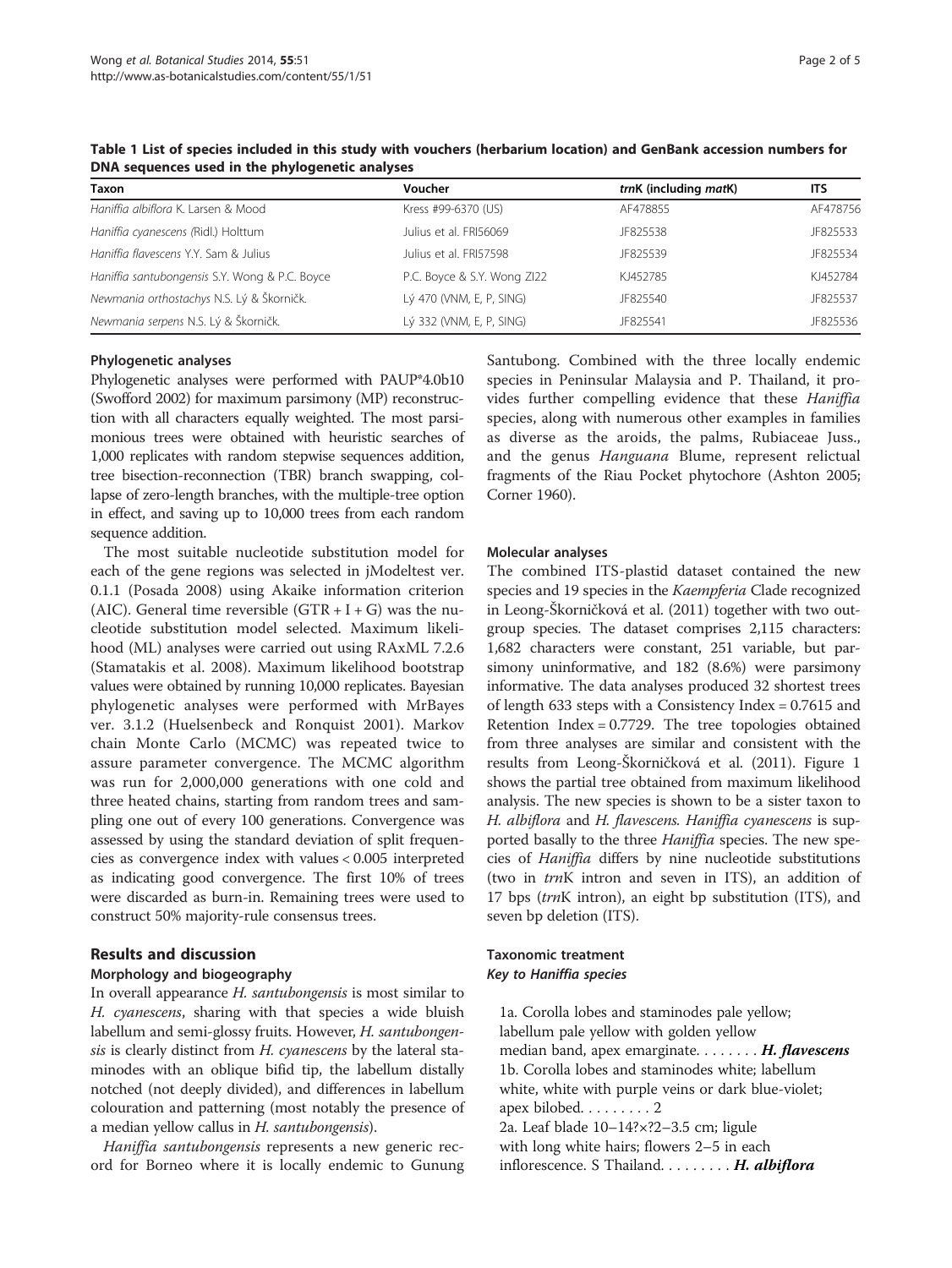<span id="page-2-0"></span>

2b. Leaf blade  $17-21 \times 3-4.9$  cm; ligule glabrous or sparsely pubescent; flowers 5–7 in each inflorescence. Malaysia. . . . . . . . . 3

3a. Lateral staminodes bifid at apex; labellum distally notched, with a central yellow median band. NW

Borneo. . . . . . . H. santubongensis

3b. Lateral staminodes not bifid; labellum deeply spit, without a central yellow median band. Peninsular Malaysia. . ......4

4a. Labellum dark blue-violet with white veins;

lateral staminodes obovate to oblanceolate. . . . . . . .

## H. cyanescens var. cyanescens

4b. Labellum white with violet veins; lateral staminodes lanceolate.  $\dots \dots \dots$ . H. cyanescens var. penangiana

Haniffia santubongensis S.Y. Wong & P.C. Boyce, sp. nov. — Type: Malaysia, Sarawak, Kuching, Gunung Santubong, Summit Trail, just after F4, 04 44 12.1 N 110 19 30.6 E, 2 Sept. 2005, P.C. Boyce & S.Y. Wong ZI-22 (holotype: SAR; isotype: SAR (spirit), FRIM (spirit)) Figure [2](#page-3-0).

## Diagnosis

Haniffia santubongensis most closely resembles H. cyanescens var. cyanescens (Negeri Sembilan) but is readily distinguished by the oblique-tipped, bifid lateral staminodes, and labellum distally notched (not deeply split) with a yellow median band extending from the entrance to the basal spur to the innermost extent of the lip distal division.

## Description

Terrestrial, clumping herb ca 50 cm tall; rhizomes ca 10 mm diam., shallowly buried in soil; roots fibrous. Leafy pseudostem 5–25 per clump, closely spaced, composed of leafless sheaths and leaf sheaths, base ca 1 cm diam.; leafless sheaths ca 6 per shoot, occupying the lower 1/3-1/2, reddish, glabrous, membranous on apex and margins. Leaves 10–20 per shoot, sub-sessile, sheaths very short, to

ca 1 cm long; ligule obtuse to almost truncate, slightly emarginate, ca 3 mm long, soon turning black, glabrous; petiole reddish; lamina narrowly elliptic to lanceolate, 8.5-15 × 2.5-3 cm, base cuneate, apex acuminate, acumen 6–20 mm long, glabrous, bright green, abaxially very slightly paler with deep green slender primary lateral veins. Inflorescences borne at base of leafy shoot, usually solitary, rarely two together, 5–7 cm long, with ca 5 flowers per inflorescence, peduncle to 3.5 cm long, reddish where exposed, otherwise pale green, basal sheaths 1–2, 1–2 cm, pink. *Bracts* boat-shaped,  $15-25 \times 6-10$  mm, spirally arranged, membranous, reddish green, glabrous, each subtending one flower. Calyx tubular, 20–30 mm long, apex unequally tridentate, greenish, translucent, hairy at tip. Floral tube 36–70 mm long, greenish white, slightly glandular-hairy inside and out; *dorsal corolla lobe* elliptic,  $20-26 \times$  ca. 6 mm, membranous, greenish white with darker veins, *lateral corolla lobes* narrowly elliptic, 20–25 × ca 4 mm, membranous, greenish white with darker veins, glabrous. Lateral staminodes spatulate, apex oblique bifid,  $15-20 \times 4-6$  mm, greenish white with darker veins, both surfaces covered with dense, greenish white glandular hairs. *Labellum* obovate,  $21-25 \times 10-14$  mm, swollen at base where adnate to staminodes, apex distally notched, distal lobes curved downwards, white with blue staining, lobes suffused purple or dark blue-violet, centrally with a yellow median callus, upper surface covered with dense, white glandular hairs, lower surface sub-glabrous. Stamen white, covered with dense, glandular hairs; filament 5–6 mm long; anther 6–10 mm long; anther crest 2– 2.5 mm long, apex bidentate, white. Style 46–54 mm long, glabrous; stigma cup-shaped, ca1.8 mm long, ciliate. Ovary 3-locular, ovules many. Epigynous glands two, free, linear, 2–2.4 mm long, yellow. Fruit a capsule, dehiscent, somewhat 3-sided, globose with prominent terminal floral remains, ca.  $2 \times 2$  cm, semi-glossy brownish, heavily stained with reddish brown speckles on a cream base, exterior very sparsely warty, splitting longitudinally into 3 valves, valves fleshy, usually with 3-locules well developed.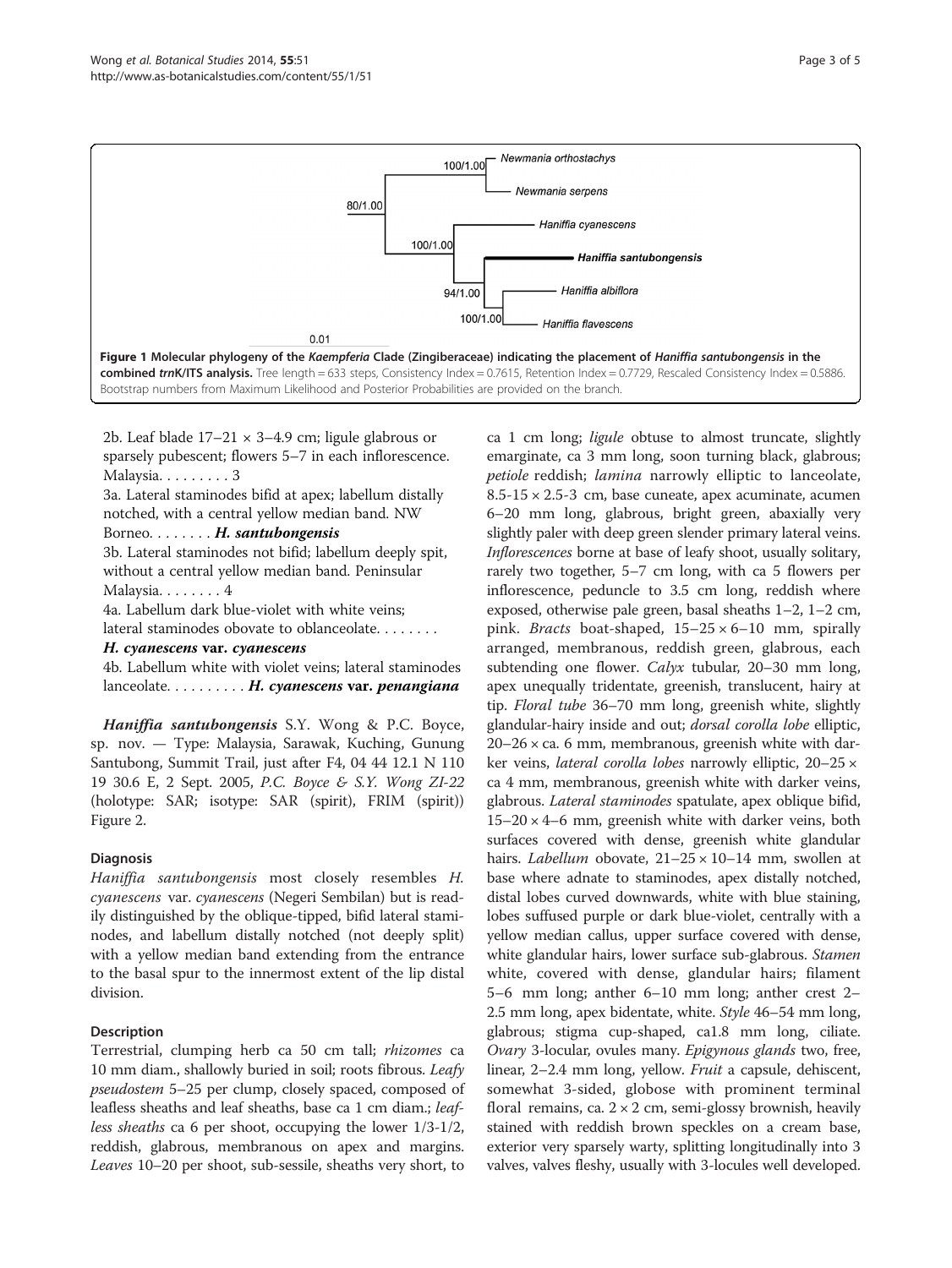Seeds ellipsoid-obovoid, 6–7×3–4 mm, glossy brown, turning greyish-black, aril thick, white when fresh.

## Ecology

Partially shaded, deep sandy peat podzols of ridge kerangas in Dryobalanops-dominated hill forest; ca 200–250 m asl.

## Distribution

Haniffia santubongensis is known only from the type locality where it occurs as two separate, dense, populations.

## Etymology

The species epithet is derived from the name of the type locality.

## Conclusion

Haniffia santubongensis is the fourth species of Haniffia and represents a new generic record for Borneo.

#### Competing interests

The authors declare that they have no competing interests.

#### Authors' contributions

SYW and IHO carried out the molecular genetic studies, participated in the sequence alignment and data analyses. SYW and PCB dealt with the species description. SYW drafted the manuscript. All authors read and approved the final manuscript.

#### Acknowledgements

This study was funded by Ministry of Education Malaysia through Niche Research Grant Scheme No. NRGS/1089/2013-(03). Fieldwork and research has most recently been under Research Permit No. NCCD.907.4.4(Jld.9)-69 and Park Permit No. 140/2013. We also sincerely thanked the two referees for their valuable comments.

<span id="page-3-0"></span>